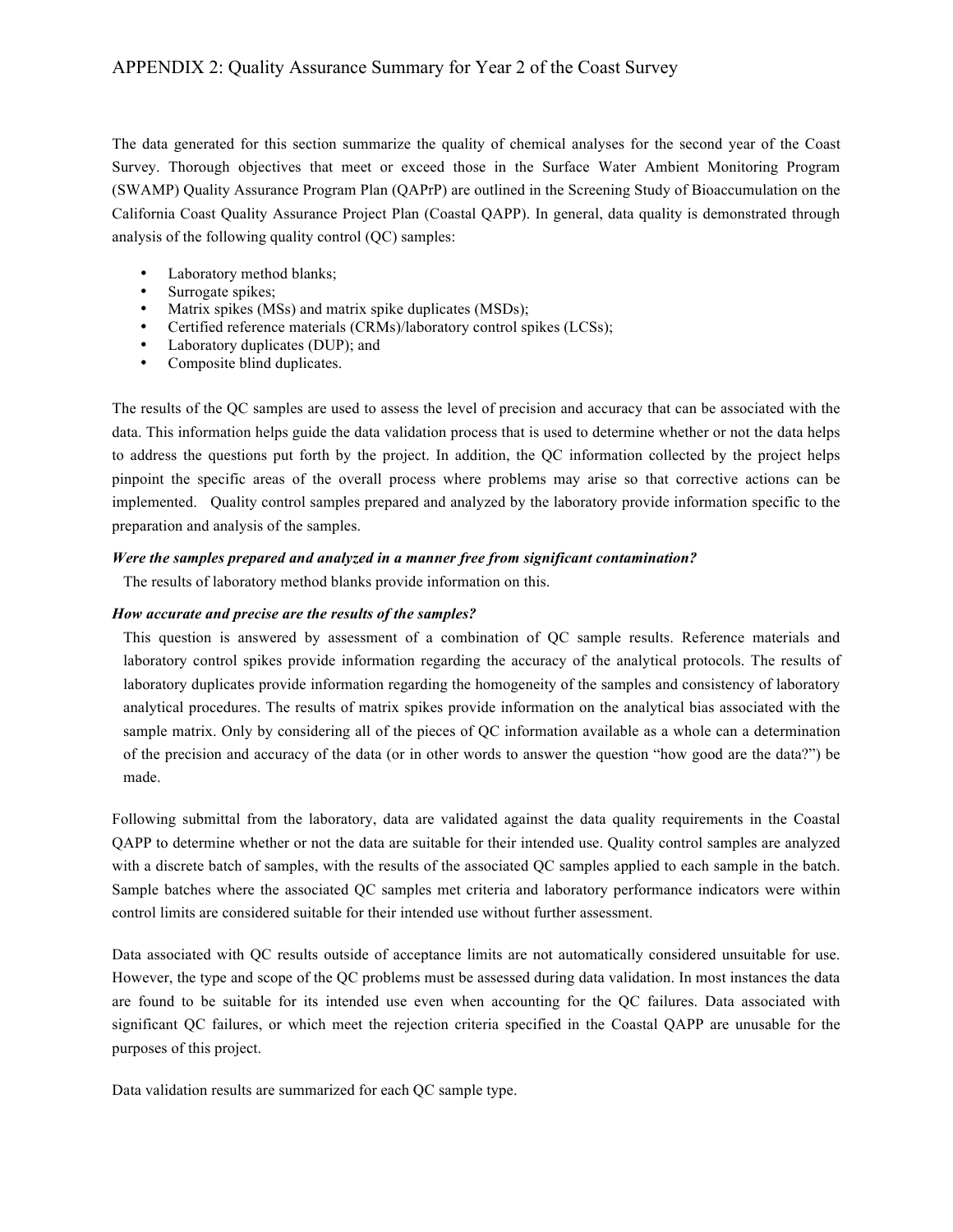Data for the Coast Survey Year 2 have been validated and compared against project-specific data quality objectives (DQOs). The counts in the following sections represent metal, Mercury, Organochlorine pesticide, and Polychlorinated Biphenyl as Congener (PCB) results from Coastal Year 2. The validation included verification of data according to SWAMP Standard Operating Procedures (SOPs) for chemistry data verification. Data were determined to be compliant with the individual measurement quality objectives (MQOs) specified in Tables 12a and 12b in the Coastal QAPP. Data were classified into one of the following classification levels:

# **Compliant**

Data classified as "compliant" meet or exceed all of the MQOs and other data quality requirements specified in the Coastal QAPP. These data are considered usable for their intended purpose without additional scrutiny.

## **Qualified**

Data classified as "qualified" do not meet one or more of the MQOs and other data quality requirements specified in the Coastal QAPP. These data are considered usable for its intended purpose following an additional assessment to determine the scope and impact of the quality control failure.

# **Estimated**

Data classified as "estimated" are assigned to data batches and sample results that are not considered to be quantifiable. Included in this classification are results qualified with one of the following flags:

J–Estimated value (EPA Flag)

## **Rejected**

Data classified as "rejected" do not meet the minimum data quality requirements specified in the Coastal QAPP. These data are not considered usable for its intended purpose.

## **Not applicable**

Data classified as "not applicable" refers to data that were not validated since there were no project MQOs or QC requirements for the specific parameter, (i.e., Age) or a failure result was reported and could not be validated.

## **Quality Assurance Parameter Performance Assessment**

Coastal Study criteria for percent recovery (%R) of surrogates, matrix spikes, Certified Reference Materials, laboratory control samples and relative percent difference (RPD) for field and laboratory duplicates for tissues are presented in Appendix 2, Table 1.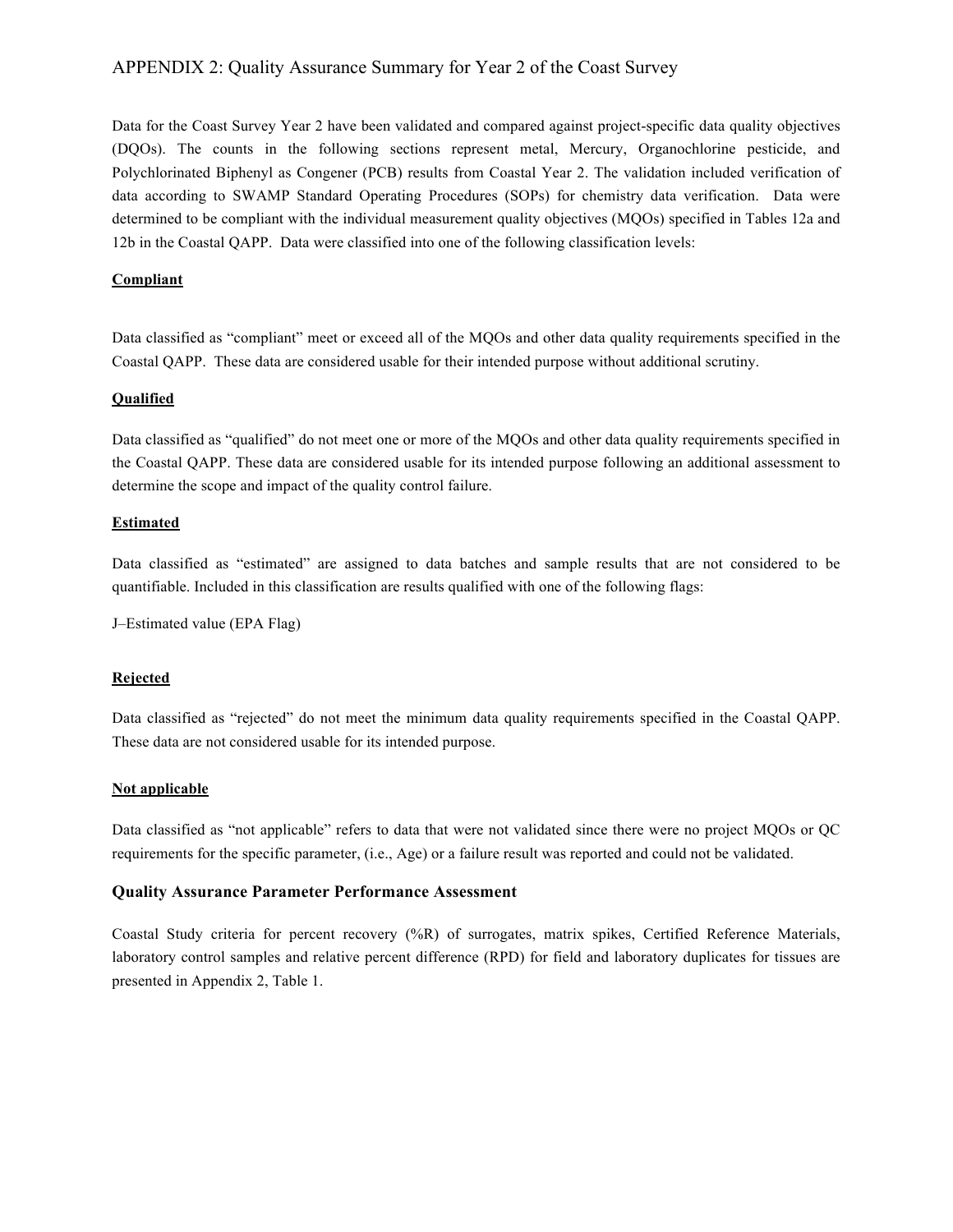## **Laboratory Method Blanks**

Laboratory method blanks are used to evaluate laboratory contamination during sample preparation and analysis. Blank samples undergo the same analytical procedure as samples with at least one blank analyzed per 20 samples. The required frequency was met for all 69 batches.

Data that met the MQO for method blanks are those with values less than the method limit (ML) for that particular analyte within each analytical batch. All 155 laboratory method blanks met the MQO, with the exception of one method blank in batch WPCL\_L-040-11\_BS626\_T\_OCH. Dieldrin was detected above the ML in the method blank and was classified as "qualified".

Target analyte concentrations detected above the method detection limit (MDL) in the field samples were compared to the associated method blank concentrations. Results for target analyte concentrations in batches with blank contamination that were less than 3X the blank contamination were classified as "rejected". There were 113 rejections in the dataset. Twelve results were classified as "qualified" based on the blank contamination validation QC criteria.

#### **Surrogate Spikes**

Surrogate spikes are used to assess analyte losses during sample extraction and clean-up procedures, and must be added to every composite and quality control sample prior to extraction. Whenever possible, isotopically-labeled analogs of the analytes should be used.

All surrogate percent recoveries were within the acceptance criteria listed in Appendix 2, Table 1, with the exception of one out of 605 (0.2%) surrogate percent recoveries spiked in 406 field and laboratory QA/QC samples analyzed for Polychlorinated Biphenyls and Organochlorine Pesticides (Appendix 2, Table 2). The associated analytes in matrix spike CRM L-734-10 BS 621 SRM 1946 were classified as "qualified" with regard to the MQO for surrogates. No data were rejected.

## **Matrix Spikes and Matrix Spike Duplicates**

A laboratory-fortified sample matrix (matrix spike, or MS) and a laboratory fortified sample matrix duplicate (MSD) are both used to evaluate the effect of the sample matrix on the recovery of the target analyte(s). Individually, these samples are used to assess the bias from an environmental sample matrix plus normal method performance. In addition, these duplicate samples can be used collectively to assess analytical precision.

Aliquots of randomly selected field samples were spiked with known amounts of target analytes. The percent recovery (%R) of each spike was calculated as follows:

%R= (MS Result – Sample Result)/ (Expected Value – Sample Result) \* 100

The %R acceptance criteria vary according to analyte groups (Appendix 2, Table1).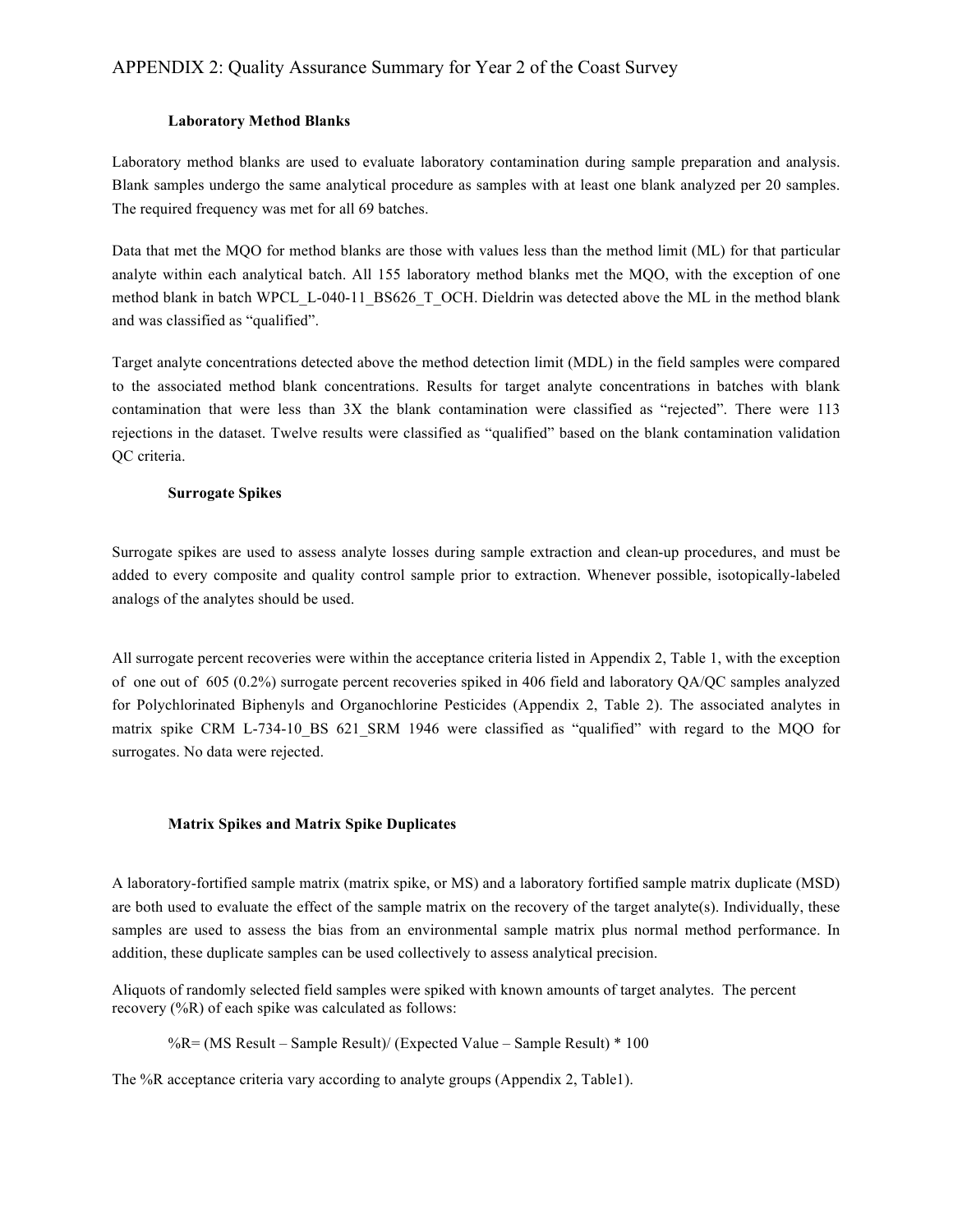This process was repeated on the same native samples to create a laboratory fortified sample matrix spike duplicate (MSD). MSDs were used to assess laboratory precision and accuracy. MS/MSD RPDs were calculated as follows:

 $RPD = (|\text{Value1-Value2}|/(\text{AVERAGE}(\text{Value1+Value2})) \cdot 100$ 

where: Value1=matrix spike value Value2=matrix spike duplicate value.

According to the Coastal QAPP for metal and organic analyses, at least one MS/MSD pair should be performed per 20 samples or one per batch, whichever is more frequent. The required frequency was met for all 69 batches.

Laboratory batches with MS/MSD %R and RPD values outside of acceptance criteria were either classified as "compliant" or "qualified" based on the number of QC elements outside the acceptance criteria. No data were rejected. In several OCH and PCB batches, MS/MSD %Rs and RPDs were not reported since the native concentrations were greater than 2X the spiked concentration and the lab was unable to calculate these values. Since the non-reported results were not validated, they were classifed as "not applicable. Values outside the acceptance criteria are presented in Appendix 2, Table 3. All other MS/MSD %Rs and RPDs were within acceptance criteria.

#### **Certified Reference Materials and Laboratory Control Samples**

A CRM or LCS is analyzed to assess the accuracy of a given analytical method. As required by the Coastal QAPP, one CRM or LCS should be analyzed per 20 samples or per batch, whichever is more frequent. The required frequency was met for all 69 batches.

Laboratory batches with CRM or LCS %R values outside of acceptance criteria were classified as "compliant" based on the number of QC elements outside criteria. No data were rejected. These are presented in Appendix 2, Table 4. All other CRM and LCS %Rs were within acceptance criteria.

#### **Laboratory Duplicates**

A laboratory duplicate (DUP) is analyzed to assess laboratory precision. As required by the Coastal QAPP, a duplicate of at least one field sample per batch was processed and analyzed. The required frequency was met for all 69 batches.

The duplicate results reported above the method limit (ML) were compared and an RPD was calculated as described in the MS/MSD Section. Results reported below the ML or as "non-detect" in either the parent sample or duplicate were not evaluated as stated in the Coastal QAPP. Any RPDs <25% were considered acceptable and classified as compliant as specified in the QAPP. Those >25% but <50% were classified as qualified. Finally, RPDs >50% were classified as rejected. No data were rejected.

#### **Composite Blind Duplicates**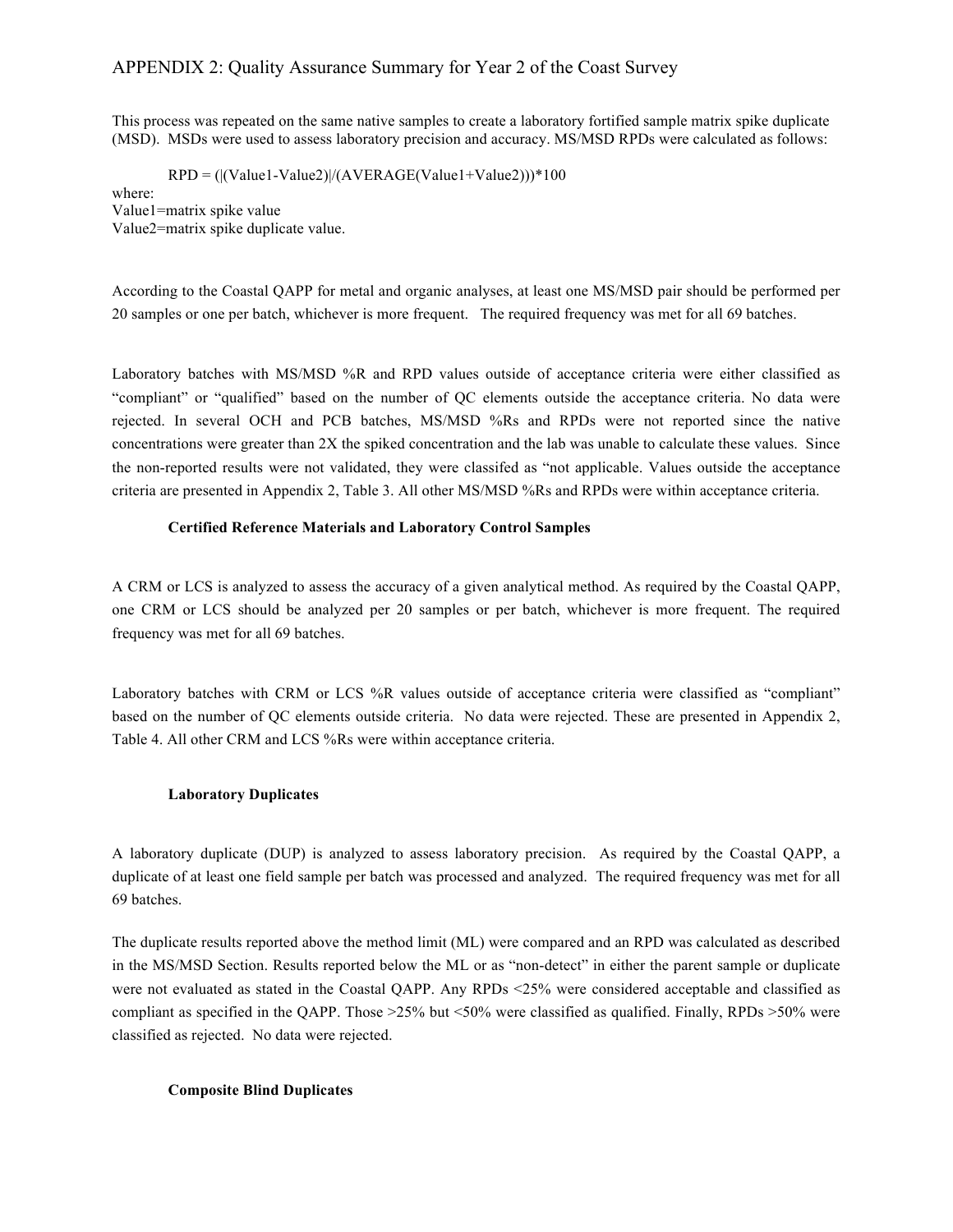Composite blind duplicates are analyzed to assess composite homogeneity and laboratory precision. Although the Coastal QAPP does not address these samples or provide evaluation criteria, they were performed. Composite blind duplicates were obtained from homogenized tissue samples.

#### **Holding Times**

 Eight percent of the results (1,524 out of 18,857 total results) in 699 tissue composites were classified as "qualified" due to holding time exceedances. Of the 1,524 results, 366 results were from 3 composites and 5 individuals that were archived beyond the 1 year holding time. The analysis of these composites was approved by the project lead. Three tissue samples analyzed for organochlorine pesticides and PCBs did not meet either the 12 month holding time criteria between collection and extraction and 18 tissue samples did not meet the 40 day holding time criteria from extraction to analysis. Fourteen tissue samples analyzed for metals and mercury exceeded the 12 month holding time criteria between collection and analysis.

## **QA/QC Summary**

#### *Were the samples prepared and analyzed in a manner free from significant contamination?*

Review of lab blanks show that 0.6 % (113 out of 18,857) of the results are unusable because levels are  $\leq$ 3X the concentration detected in the method blank. The remaining 18,744 (99.4%) results are unaffected. Overall, the samples were prepared and analyzed in a manner free from significant contamination.

## *How accurate and precise are the results of the samples?*

Review of spiked QC samples show that all results are usable although there were percent recovery exceedances. Review of duplicate QC samples show that none of the 18,857 results were unusable due to percent difference exceedances. Overall, 100% of the data generated by laboratories met the accuracy and precision objectives.

There were 18,857 sample results for individual constituents including tissue composites and laboratory QA/QC samples. Of these:

- 16,772 (89%) were classified as "compliant"
- 1971 (10%) were classified as "qualified"
- 113 (0.6%) were classified as "rejected"; and<br>• 1 (0.005%) was classified as "NA", since the
- 1 (0.005%) was classified as "NA", since the results were not reported due insufficient sample volume.

Classification of this dataset is summarized as follows:

- 113 results were classified as "rejected" and 12 results were classified as "qualified" due to blank contamination values.
- 1 result was classified as "qualified" due to surrogate recovery exceedances presented in Table 2.
- 73 results were classified as "qualified" due to recovery exceedances presented in Tables 3 and 4.
- 73 results were classified as "qualified" due to the RPD exceedances presented in Tables 3.
- 1,524 results were classified as "qualified" due to holding time exceedances.